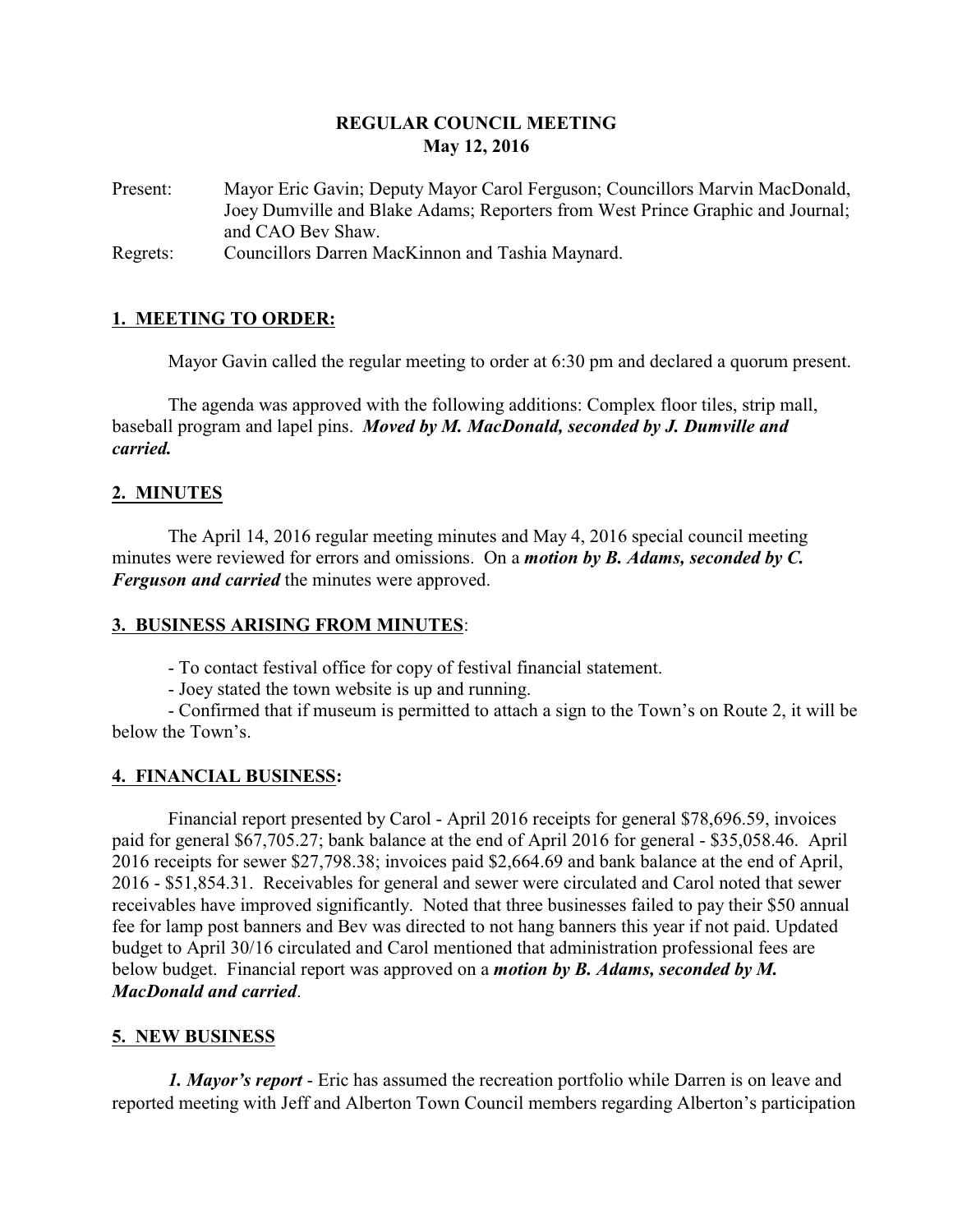in this year's larger ball tournaments. A written agreement to be prepared between Alberton and O'Leary outlining expectations and requirements for Alberton's role in hosting the June tournament.

Council mentioned that future lodging accommodations in O'Leary should be considered.

*RCMP report -* As RCMP member Vincent joined our meeting, their monthly report was reviewed. RCMP spent 155 hours on O'Leary business in April and responded to 17 calls for service. Provincial statutes for the month included 1 non-moving traffic violation and 1 written warning. Two radar checks and 7 foot patrols were conducted in O'Leary. Council expressed concern that fines revenue is down compared to this time last year and a discussion on ATV issues followed. The traffic squad that was supposed to be formed apparently isn't going to happen this year.

2. *Administrator's report -* Bev reported working on ADIC sale, sewer arrears, training with Faye, zoning for new daycare, boundary extension application and RFP's for Pate subdivision. Services have been disconnected at the ADIC except for hydro and insurance. One business permit issued to Shawn Brace for Shawn's Appliance Repair. Overtime for Bev currently at 20 hours and Dale's is approximately 22.

## *3. Reports from Departments*

*Properties* - Joey received a list of properties from Bev and mentioned the ADIC water issues and CN painting and minor repairs that are required. The Complex flooring tender was advertised with one quote received from B E Brothers. Council decided to wait a couple of weeks to see if another local firm can provide a quote.

## *Fire Department -* No report available.

*Development* - Blake reported that he and Eric met with a company interested in space in the Town's proposed strip mall. Castle is working on the design for the building and pictures were shown. The RFP deadline for Pate Subdivision engineering services has passed but the three submissions haven't been reviewed yet. Blake also mentioned there's been a couple of enquiries regarding the Town owned Freeman Ellis property.

*Recreation -* Jeff's report circulated to Council with updates on yoga, Nationals, Eastern Canadians and other events happening soon as well as a self defense course and Bantam AAA Hockey Atlantics being planned. Council agreed that a fee shall be charged for West Prince Baseball Association using our fields for practices - to review other charges before setting amount.

*Streets & Sidewalks -* not available.

**Sanitation -** Eric reported that lagoon seems to be fine lately but still being monitored.

*4. Dog Bylaw -* Town of O'Leary Bylaw # 2016 - 3 Relating to Dogs and the Licensing Thereof was approved for first reading on a *motion by B. Adams, seconded by J. Dumville and carried.*

*5. Resolution re Darren's leave of absence -* WHEREAS Councillor Darren MacKinnon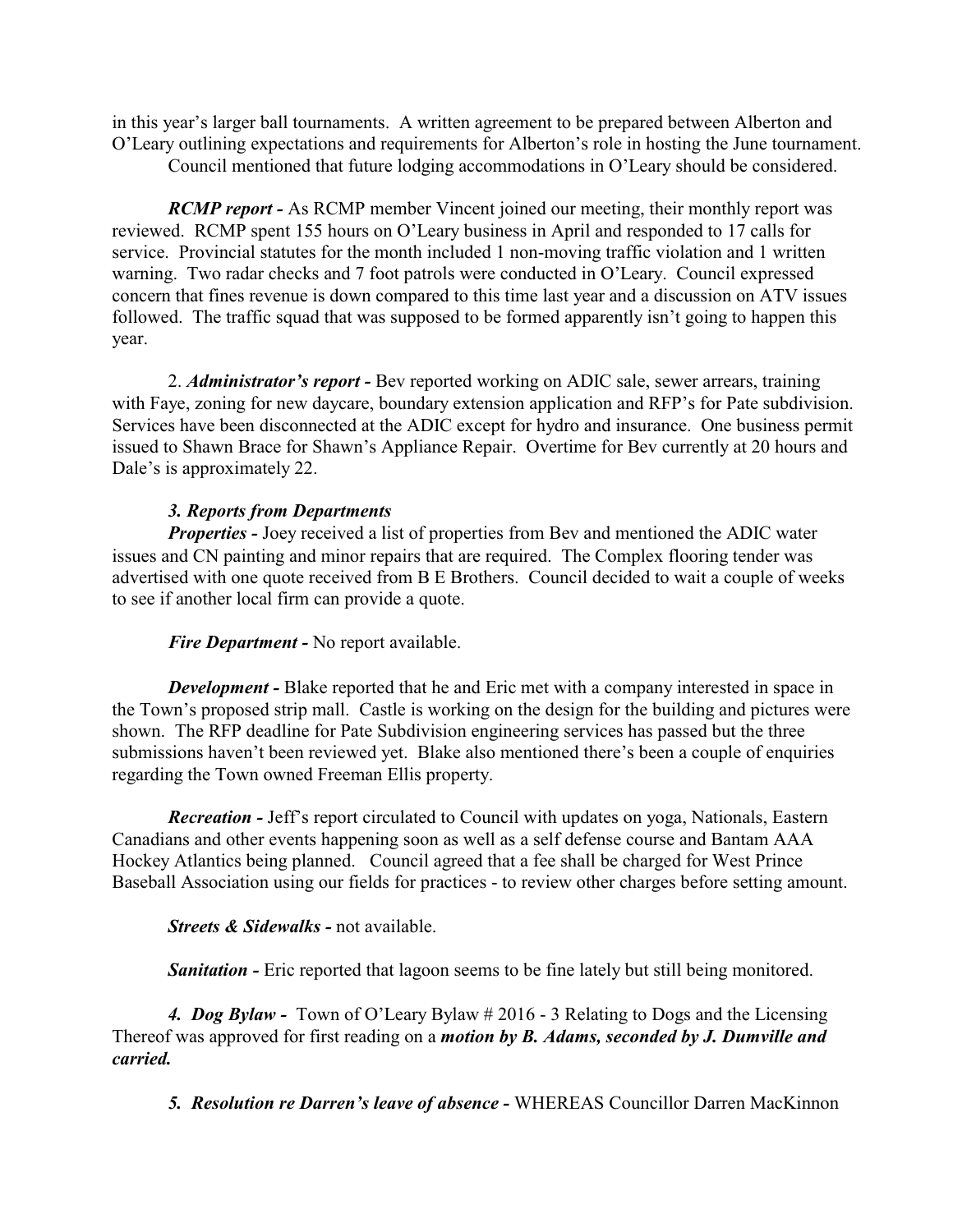requested a leave from Council duties due to personal health reasons, for a period of two months (April 14/16 to June 14/16) which includes three Council meetings; AND WHEREAS provision is made in the Municipalities Act; THEREFORE BE IT RESOLVED that Darren MacKinnon's request be granted. *Moved by M. MacDonald, seconded by J. Dumville and carried.*

*6. Interest in mosquito control -* Council agreed that a quote from Dale Wood should be obtained and considered.

*7. Pride PEI request - Moved by J. Dumville, seconded by C. Ferguson and carried* that the Town support Pride PEI by flying their flag during the week of July  $25<sup>th</sup>$ .

*8. Ellis Field vendors - Moved by B. Adams, seconded by J. Dumville and carried* that building for Ellis Field be constructed by Dale using materials quoted by O'Leary Building Centre but design to be one building divided in two for the vendors.

*9. Canada Revenue Agency requirement -* WHEREAS it is required by Canada Revenue Agency to have a Business Consent Form filed with their Agency that indicates authority for the Town of O'Leary CRA account #10696 3218 and permits such person access and information to this account; WHEREAS Beverley Shaw is Chief Administrative Officer for the Town of O'Leary and has been designated as signing authority and that the following list of Town of O'Leary Councillors act as Officers for the Town of O'Leary: Mayor Eric Gavin, Deputy Mayor Carol Ferguson, Councillor Blake Adams, Councillor Marvin MacDonald, Councillor Darren MacKinnon, Councillor Joey Dumville and Councillor Tashia Maynard; THEREFORE BE RESOLVED that this resolution be forwarded to Canada Revenue Agency with direction that Beverley Shaw, CAO be authorized to act on behalf of the Town of O'Leary with regards to the CRA account # 10696 3218. *Moved by Marvin MacDonald, seconded by Carol Ferguson and carried.*

## *10. Other business & correspondence:*

Lapel pins - Council agreed that approximately 50 pins can be given to exchange students visiting this area.

Rink parking lot - Concern expressed that garbage hasn't been cleaned up. Contact has been made with Sandie and Bethany and hopefully they will have it cleaned up soon.

Strip mall - Blake showed proposed design.

## *6.* **COMMITTEE OF THE WHOLE**

*Moved by B. Adams, seconded by J. Dumville and carried that Council adjourn to* committee of the whole session at 8:05 pm.

*Moved by B. Adams, seconded by J. Dumville and carried that regular meeting reconvene* at 8:40 pm.

*Moved by C. Ferguson, seconded by B. Adams* that Jeff's leave of absence from July 4 - August 23, 2016 be approved. *Vote: For 2; Against 1. Motion carried.*